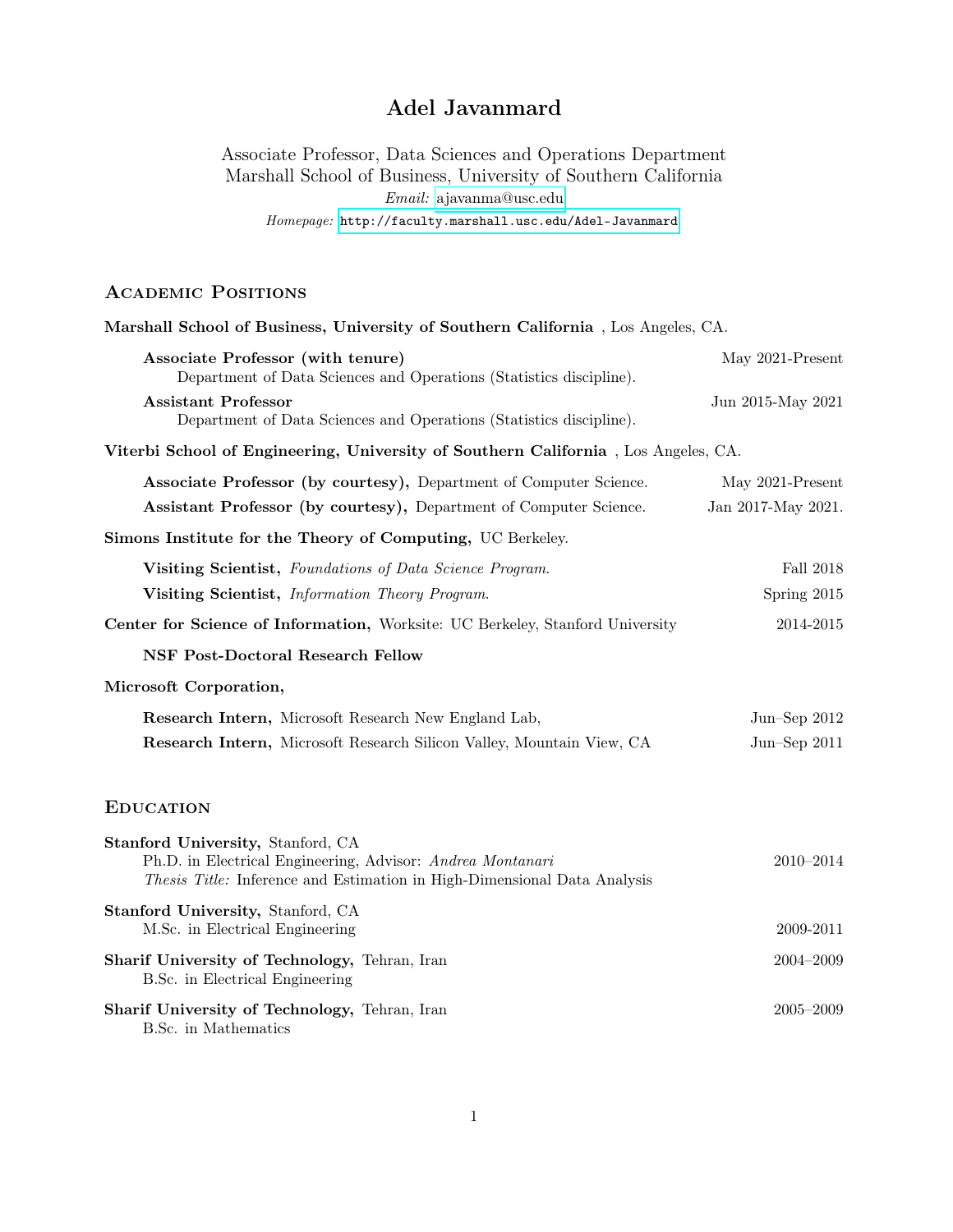# Research Interests

- High-dimensional statistical inference and estimation
- Mathematical foundations of data science
- Statistical machine learning and applied statistics
- Non-convex optimization, applied probability, random matrix theory
- Structured learning: sparse regression, low-rank models, network data analysis
- Iterative algorithms, graphical models, message passing algorithms, statistical physics
- Dynamic and personalized decision-making

# **DISTINCTIONS**

- Alfred P. Sloan Research Fellow in Mathematics, 2021.
- Adobe Data Science Faculty Research Award, 2020
- IMS Tweedie New Researcher Award, Institute of Mathematical Statistics, 2020.
- NSF CAREER Award, Division of Mathematical Sciences (Statistics Program), 2019
- USC Marshall Outlier Research in Business (iORB) Fund, 2018.
- Dr. Douglas Basil Award for Junior Business Faculty, 2018.
- Zumberge Individual Award, USC James H. Zumberge Faculty Research and Innovation Fund, 2017.
- Google Faculty Research Award, 2016. 1 of 6 recipients worldwide in the field of Algorithms and Optimization
- Thomas M. Cover Dissertation Award, IEEE Information Theory Society, 2015. Awarded annually to 1 recipient worldwide for an outstanding doctoral dissertation
- NSF CSoI Post-Doctoral Research Fellowship, Center for Science of Information, 2014–2015.
- Student Paper Award Finalist, IEEE Intl Symp on Information Theory (ISIT), USA, 2012.
- Student Paper Award Finalist, IEEE Intl Symp on Information Theory (ISIT), Russia, 2011.
- Stanford Graduate Fellowship, 2010–2013.
- Stanford Electrical Engineering Fellowship, 2009–2010.
- Silver medal,  $45^{\text{th}}$  International Mathematical Olympiad (IMO), Greece, 2004.
- Gold medal, National Mathematical Olympiad, Tehran, IRAN, 2003.
- Bronze medal, National Mathematical Olympiad, Tehran, IRAN, 2002.

#### Scholarly impact

All numbers are based on the candidate's [google scholar.](https://scholar.google.com/citations?user=cNSbfGQAAAAJ&hl=en)

- Total citations to articles: 3,202.
- h-index  $= 24$ ; i10-index  $= 36$ .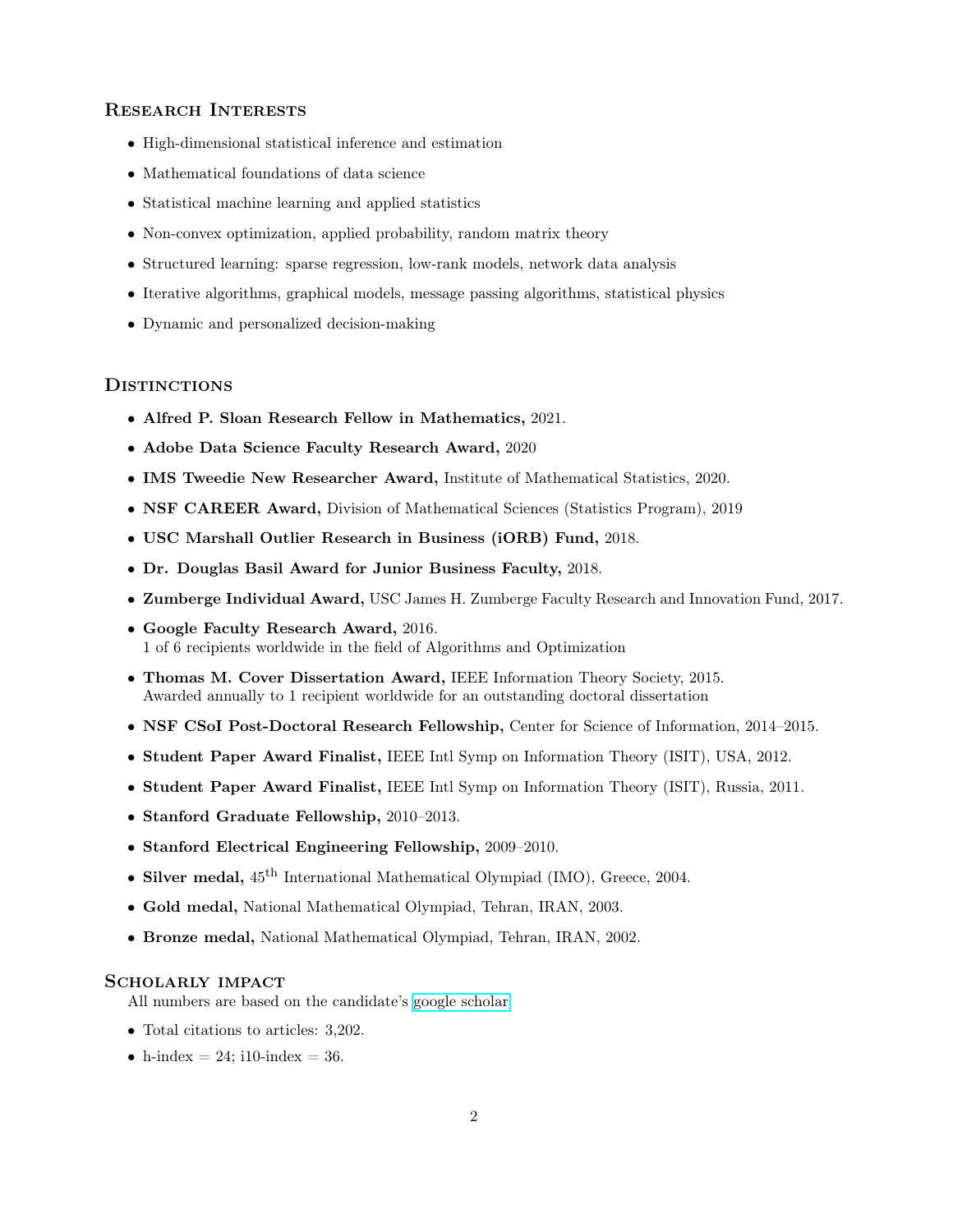# **PUBLICATIONS**

• DISSERTATION

Adel Javanmard, "Inference and Estimation in High-dimensional Data Analysis," Stanford University Ph.D. Dissertation, July 2014

\*Winner of the 2015 Thomas Cover Dissertation Award from the IEEE Information Theory Society\*.

# Refereed Journal Publications

- 1. Yash Deshpande, Adel Javanmard, Mohammad Mehrabi, "Online Debiasing for Adaptively Collected High-dimensional Data with Applications to Time Series Analysis," Accepted for publication in the Journal of American Statistical Association (Theory and Methods), 2021.
- 2. Adel Javanmard and Jason D. Lee, "A Flexible Framework for Hypothesis Testing in High-dimensions," Journal of Royal Statistical Society (Series B), 82(3), pp. 685–718, 2020.
- 3. Ery Arias-Castro, Adel Javanmard, Bruno Pelletier, "Perturbation Bounds for Procrustes, Classical Scaling, and Trilateration, with Applications to Manifold Learning," Journal of Machine Learning Research, 21(15): pp. 1-37, 2020.
- 4. Adel Javanmard, Marco Mondelli and Andrea Montanari, "Analysis of a Two-Layer Neural Network via Displacement Convexity," In press, **Annals of Statistics**, 2019. Preprint available at [arXiv:1901.01375.](https://arxiv.org/abs/1901.01375)
- 5. Negin Golrezaei, Adel Javanmard and Vahab Mirrokni, "Dynamic Incentive-Aware Learning: Robust Pricing in Contextual Auctions," In press, Journal of Operations Research, 2019. [opre.2020.1991.](https://doi.org/10.1287/opre.2020.1991)
- 6. Adel Javanmard and Hamid Javadi, "False Discovery Rate Control via Debiased Lasso," Electronic Journal of Statistics, Volume 13, No .1, pages 1212-1253, 2019.
- 7. David S. Robertson, Jan Wildenhain, Adel Javanmard, and Natasha A. Karp, "onlineFDR: an R package to control the false discovery rate for growing data repositories," Bioinformatics Journal, Volume 35, Issue 20, Pages 4196–4199, 2019.
- 8. Adel Javanmard and Hamid Nazerzadeh, "Dynamic pricing in high-dimensions," The Journal of Machine Learning Research 20, no 1 (2019): 315-363.
- 9. Mahdi Soltanolkotabi, Adel Javanmard and Jason D. Lee "Theoretical insights into the optimization landscape of over-parameterized shallow neural networks," IEEE Transactions on Information Theory, 65(2), pages 742-769, 2018.
- 10. Adel Javanmard and Andrea Montanari, "Debiasing the Lasso: Optimal Sample Size for Gaussian Designs," Annals of Statistics, Volume 46, No. 6A, pages 2593-2622, 2018.
- 11. Adel Javanmard and Andrea Montanari, "Online Rules for Control of False Discovery Rate and False Discovery Exceedance," Annals of Statistics, Vol. 46, No. 2, pages 526-554, 2018.
- 12. Adel Javanmard "Perishability of Data: Dynamic pricing under varying-coefficient models," Journal of Machine Learning Research, 18(53):1-31, 2017.
- 13. Anand Bhaskar, Adel Javanmard, Thomas Courtade, David Tse, "Novel probabilistic models of spatial genetic ancestry with applications to stratification correction in genome-wide association studies," In Bioinformatics Journal, March 2017, 33(6), pp. 879-885, doi: 10.1093/bioinformatics/btw720.
- 14. Adel Javanmard, Andrea Montanari and Federico Ricci-Tersenghi, "Phase Transitions in Semidefinite Relaxations," In Proceedings of the National Academy of Sciences (PNAS), 113(16): E2218-E2223, 2016. doi: 10.1073/pnas.1523097113.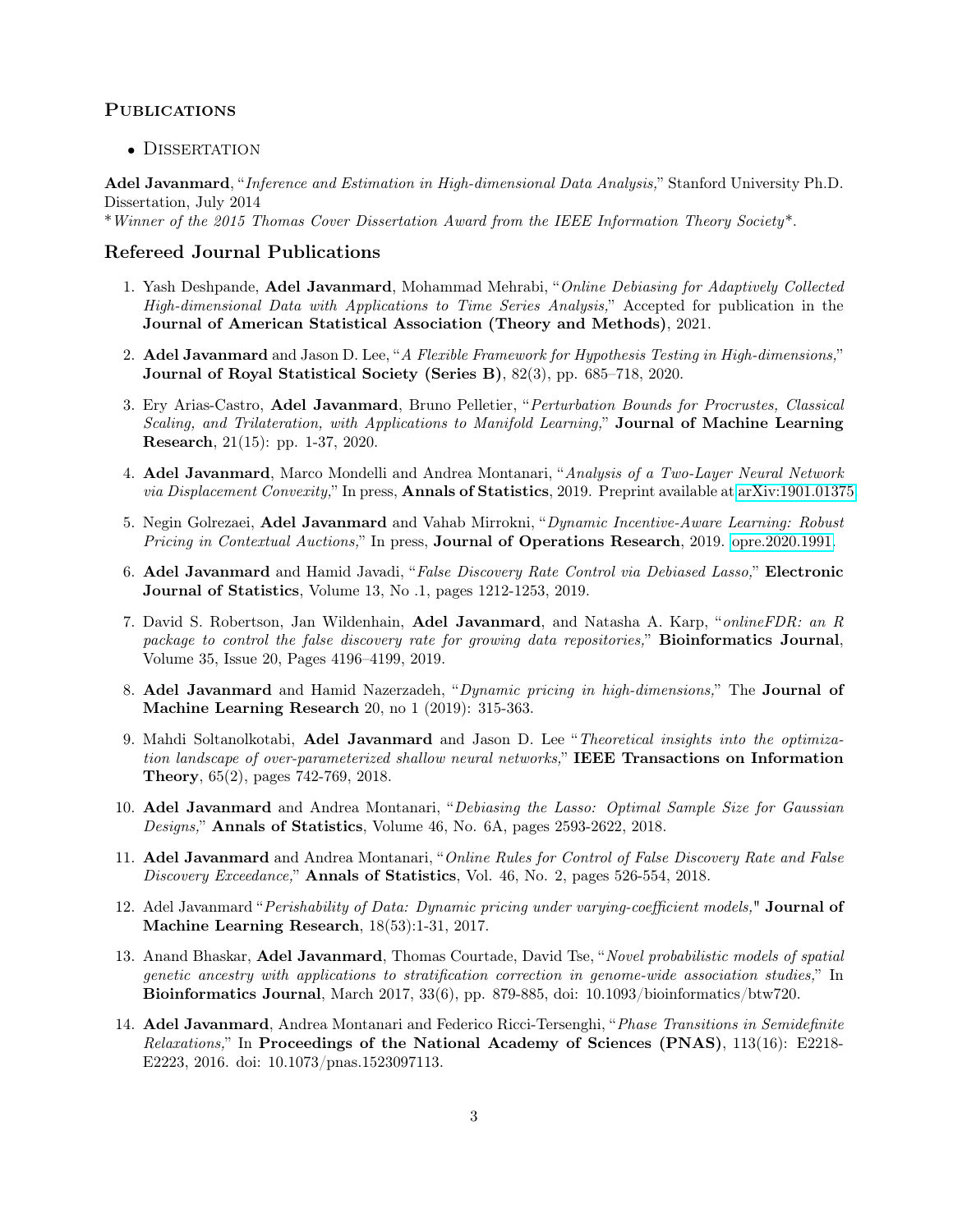- 15. S. Akbari, A. Daemi, O.Hatami, A. Javanmard, A. Mehrabian, "Nowhere-zero Unoriented Flows in Hamiltonian Graphs," Ars Combinatoria Journal, 120:51-63, 2015.
- 16. Adel Javanmard and Andrea Montanari, "Confidence Intervals and Hypothesis Testing for High-Dimensional Regression," Journal of Machine Learning Research, 15(1): 2869-2909, 2014.
- 17. Adel Javanmard and Andrea Montanari, "Hypothesis Testing in High-Dimensional Regression under the Gaussian Random Design Model: Asymptotic Theory," IEEE Transaction on Information Theory, 60(10):6522-6554, 2014.
- 18. Adel Javanmard and Andrea Montanari, "State Evolution for General Approximate Message Passing Algorithms, with Applications to Spatial Coupling," Information and Inference (A Journal of the IMA), 2(2): 115-144, 2013.
- 19. David L. Donoho, Adel Javanmard, and Andrea Montanari, "Information-Theoretically Optimal Compressed Sensing via Spatial Coupling and Approximate Message Passing," IEEE Transaction on Information Theory, 59(11):7434-7464, 2013.
- 20. Adel Javanmard and Andrea Montanari, "Localization from Incomplete Noisy Distance Measurements," Foundations of Computational Mathematics, 13(3):297-345, June 2013.
- 21. S. Akbari, A. Daemi, O.Hatami, A. Javanmard, A. Mehrabian,"Zero-Sum Flows in Regular Graphs," Graphs and Combinatorics Journal, 26(5):603-615, Sep 2010.
- 22. Adel Javanmard, and Farid Ashtiani, "Analytical Evaluation of Average Delay and Maximum Stable Throughput along a Typical Two-Way Street for Vehicular Ad-Hoc Networks in Sparse Situation," Elsevier Computer Communications, 32(16):1768-1780, Oct. 2009.
- 23. G. Hosein Mohimani, Farid Ashtiani, Adel Javanmard, and Maziyar Hamdi, "Mobility Modeling, Spatial Traffic Distribution, and Probability of Connectivity for Sparse and Dense Vehicular Ad Hoc Networks," IEEE Transaction on Vehicular Technology, 58(4):1998 - 2007, May 2009.

# Refereed Conference Publications

- 1. Mohammad Mehrabi, Adel Javanmard, Ryan A. Rossi, Anup Rao, Tung Mai, "Fundamental Tradeoffs in Distributionally Adversarial Training," Proceedings of the 38th International Conference on Machine Learning (ICML), PMLR 139:7544-7554, 2021.
- 2. Adel Javanmard, Mahdi Soltanolkotabi, Hamed Hassani, "Precise Tradeoffs in Adversarial Training for Linear Regression," Proceeding of International Conference on Learning Theory (COLT 2020). Preprint available at [arXiv:2002.10477.](https://arxiv.org/abs/2002.10477)
- 3. Adel Javanmard, Hamid Nazerzadeh and Simeng Shao, "Multi-Product Dynamic Pricing in High-Dimensions with Heterogenous Price Sensitivity," IEEE International Symposium on Information Theory (ISIT 2020). Preprint available at [arXiv:1901.01030.](https://arxiv.org/abs/1901.01030)
- 4. Negin Golrezaei, Adel Javanmard and Vahab Mirrokni, "Dynamic Incentive-Aware Learning: Robust Pricing in Contextual Auctions," Proceeding of Advances in Neural Information Processing Systems (NeurIPS 2019) 32, pp: 9759–9769, 2019.
- 5. Adel Javanmard and Hamid Nazerzadeh, "Dynamic pricing in high-dimensions," Conference on Twosided Marketplace Optimization: Search, Pricing, Matching & Growth (TSMO), 2018.
- 6. Federico Ricci-Tersenghi, Adel Javanmard and Andrea Montanari, "Performance of a community detection algorithm based on semidefinite programming," Journal of Physics Series 699(1):1-11, 2016.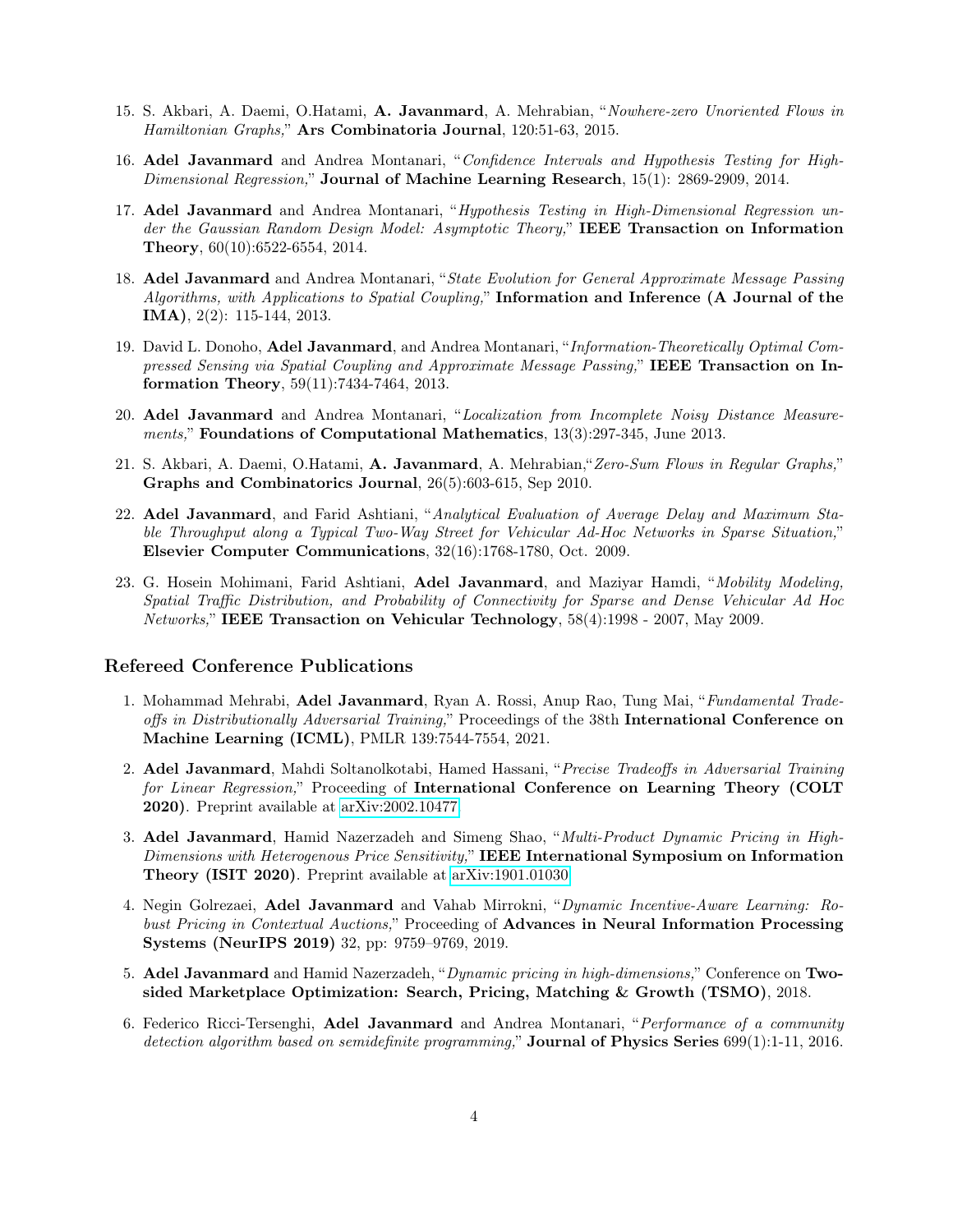- 7. Sonia Bhaskar and Adel Javanmard, "1-Bit Matrix Completion under Exact Low-Rank Constraint," Proceedings of 49th Annual Conference on Information Sciences and Systems (CISS), Baltimore, MD, 2015, pp: 1-6, doi: 10.1109/CISS.2015.7086879, 2015.
- 8. Adel Javanmard and Andrea Montanari, "Confidence Intervals and Hypothesis Testing for High-Dimensional Regression," Proceeding of Advances in Neural Information Processing Systems (NeurIPS 2013), 26, pages 1187-1195, 2013.
- 9. Adel Javanmard and Andrea Montanari, "Model Selection for High-Dimensional Regression under the Generalized Irrepresentability Condition," Proceeding of Advances in Neural Information Processing Systems (NeurIPS 2013), 26, pages 3012-3020, 2013.
- 10. Adel Javanmard and Andrea Montanari, "Nearly Optimal Sample Size in Hypothesis Testing for High-Dimensional Regression," Proceedings of Annual Allerton Conference on Communication, Control and Computing, pages 1427-1434, 2013.
- 11. Animashree Anandkumar, Daniel Hsu, Adel Javanmard, and Sham M. Kakade, "Learning Linear Bayesian Networks with Latent Variables," Proceeding of the 30th International Conference on Machine Learning (ICML 2013), 28(1):249-257, 2013.
- 12. Morteza Ibrahimi, Adel Javanmard, and Benjamin Van Roy, "Efficient Reinforcement Learning for High Dimensional Linear Quadratic Systems," Proceeding of Advances in Neural Information Processing Systems (NeurIPS 2012), pages 2645-2653, 2012.
- 13. Adel Javanmard and Andrea Montanari, "Subsampling at Information Theoretically Optimal Rates," Proc. of IEEE International Symposium on Information Theory (ISIT), pages 2431-2435, 2012.
- 14. David L. Donoho, Adel Javanmard, and Andrea Montanari, "Information-Theoretically Optimal Compressed Sensing via Spatial Coupling and Approximate Message Passing," Proceeding of IEEE International Symposium on Information Theory (ISIT), pages 1231-1235, 2012.
- 15. Adel Javanmard and Li Zhang "The minimax risk of truncated series estimators for symmetric convex polytopes," Proceeding of IEEE International Symposium on Information Theory (ISIT), pp 1633-1637, 2012.

(\*Best Student Paper Award Finalist\*)

- 16. Adel Javanmard, Maya Haridasan, and Li Zhang, "Multi-track Map Matching", Proceeding of International conference on Advances in Geographic Information Systems (SIGSPATIAL), pages 394-397, 2012.
- 17. Mohammad Alizadeh, Adel Javanmard, Shang-Tse Chuang, Sundar Iyer, and Yi Lu "Versatile Refresh: Low-Complexity Refresh Scheduling for High-throughput Multi-banked eDRAM", Proceeding of the 12th ACM SIGMETRICS/PERFORMANCE, pages 247-258, 2012.
- 18. Morteza Ibrahimi, Adel Javanmard, Yashodhan Kanoria, and Andrea Montanari, "Robust Max-Product" Belief Propagation," Asilomar Conference on Signals, Systems and Computers, pages 43-49, 2011.
- 19. Adel Javanmard and Andrea Montanari, "Localization from Incomplete Noisy Distance Measurements," Proceeding of IEEE International Symposium on Information Theory (ISIT), pages 1584-1588, 2011. (\*Best Student Paper Award Finalist\*)
- 20. Mohammad Alizadeh, Adel Javanmard, and Balaji Prabhakar,"Analysis of DCTCP: Stability, Convergence, and Fairness", Proceeding of ACM SIGMETRICS, pages 73-84, 2011.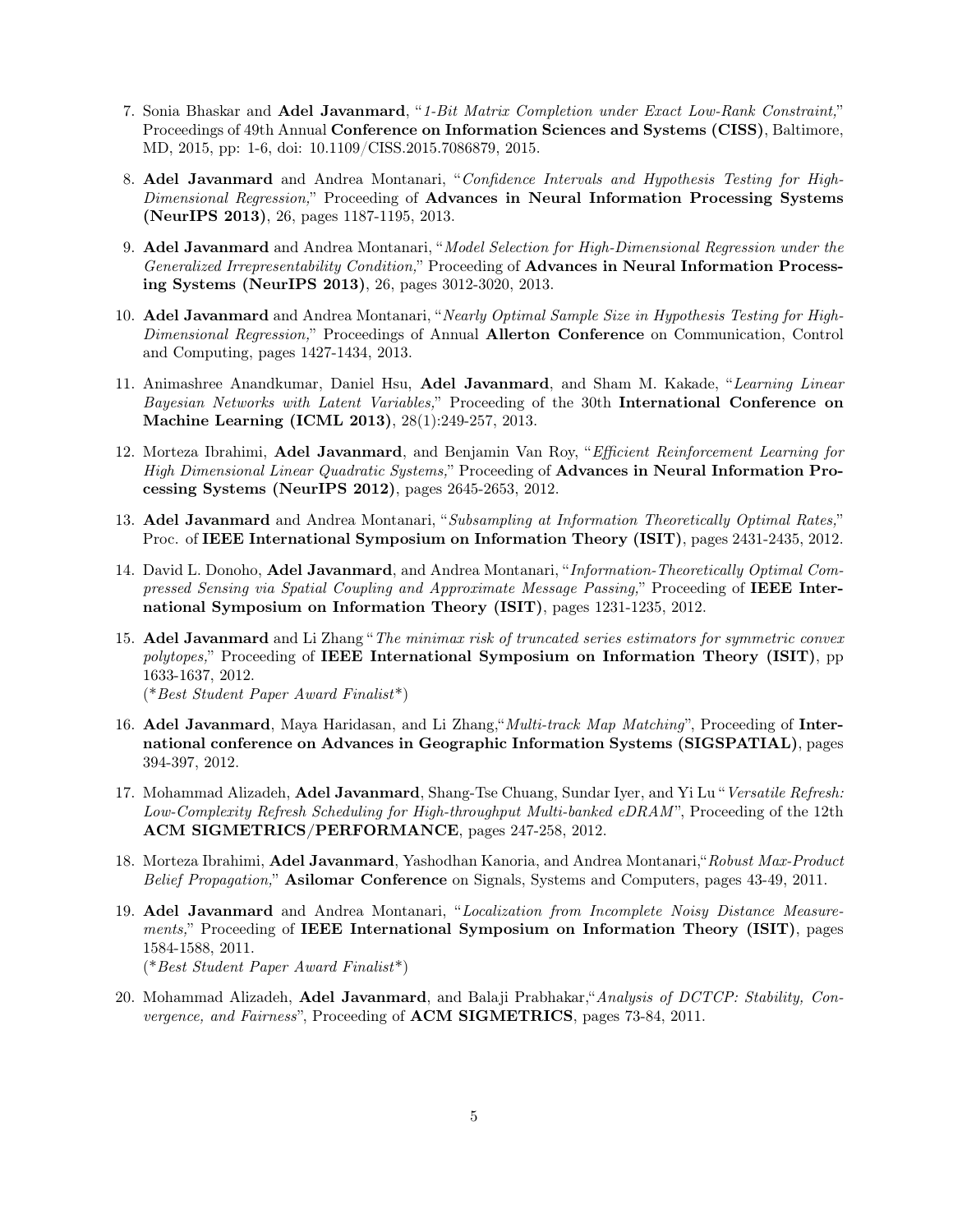21. Adel Javanmard, Pedram Pad, Masoud Babaie-Zadeh and Christian Jutten, "Estimating The Mixing Matrix In Underdetermined Sparse Component Analysis (SCA) Using Consecutive Independent component Analysis (ICA)", Proceeding of the 16th European Signal Processing Conference (EUSIPCO), Lausanne, Aug. 2008.

# Under Review

- 1. Simeng Shao, Jacob Bien, Adel Javanmard, "Controlling the False Split Rate in Tree-Based Aggregation," under review 2021.
- 2. Adel Javanmard and Mahdi Soltanolkotabi, "Precise Statistical Analysis of Classification Accuracies for Adversarial Training," under second round of revision at **Annals of Statistics**, 2020.
- 3. Dmitrii M. Ostrovskii, Mohamed Ndaoud, Adel Javanmard and Meisam Razaviyayn, "Near-Optimal Model Discrimination with Non-Disclosure," under review 2020.
- 4. Amin Jalali, Adel Javanmard and Maryam Fazel, "New Computational and Statistical Aspects of Regularized Regression with Application to Rare Feature Selection and Aggregation," under review 2019.

# Grant Proposals

- 1. Adobe Data Science Faculty Research Award (2020): Solo Principal Investigator (\$50,000). Title: "Learn Your Customer: Novel Statistical Methods for Segmenting Online Users and Their Behaviors".
- 2. NSF CAREER Award: Solo Principal Investigator for 5-year (\$402,189) National Science Foundation grant. Title: "Valid and Scalable Inference for High-dimensional Statistical Models." Estimated time:  $\sim$ 1 summer month/year (May 15, 2019–May14, 2024). [1 of 5 awarded in Statistics in 2019]
- 3. USC Marshall Outlier Research in Business (iORB) grant (2018): Solo Principal Investigator (\$10,000). Title: "Reliable Inference for Statistical Models".
- 4. USC Zumberge Individual Faculty Award (2017): Solo Principal Investigator (\$26,174). Title: "Inference on Sparse Network Data via Semidefinite Programming."
- 5. Google Faculty Research Award (2016): Principal Investigator (\$65,500). Title: "Statistical Learning Mechanisms for Online Ad Markets: Stability and Incentive Compatibility".

## PHD STUDENTS

- Advisor of *Simeng Shao*, Phd Student: Data Sciences and Operations, Marshall School of Business, University of Southern California. Expected graduation date: May 2022.
- Advisor of *Mohammad Mehrabi*, Phd Student: Data Sciences and Operations, Marshall School of Business, University of Southern California. Expected graduation date: May 2023.

## Software Packages

- hat: Hierarchical Aggregation Teting (with Simeng Shao and Jacob Bien). [\[link to package and docu](https://github.com/simengshao/hat)[mentation\]](https://github.com/simengshao/hat).
- onlineDebisiang: Statistical Inference with Online Debiasing (with Yash Deshpande and Mohammad Mehrabi). [\[link to package and documentation\]](http://faculty.marshall.usc.edu/Adel-Javanmard/OnlineDebiasing/).
- onlineFDR: an R package to control the false discovery rate for growing data repositories (with David S Robertson, Jan Wildenhain and Natasha A Karp). [\[link to package and documentation\]](http://bioconductor.org/packages/release/bioc/html/onlineFDR.html).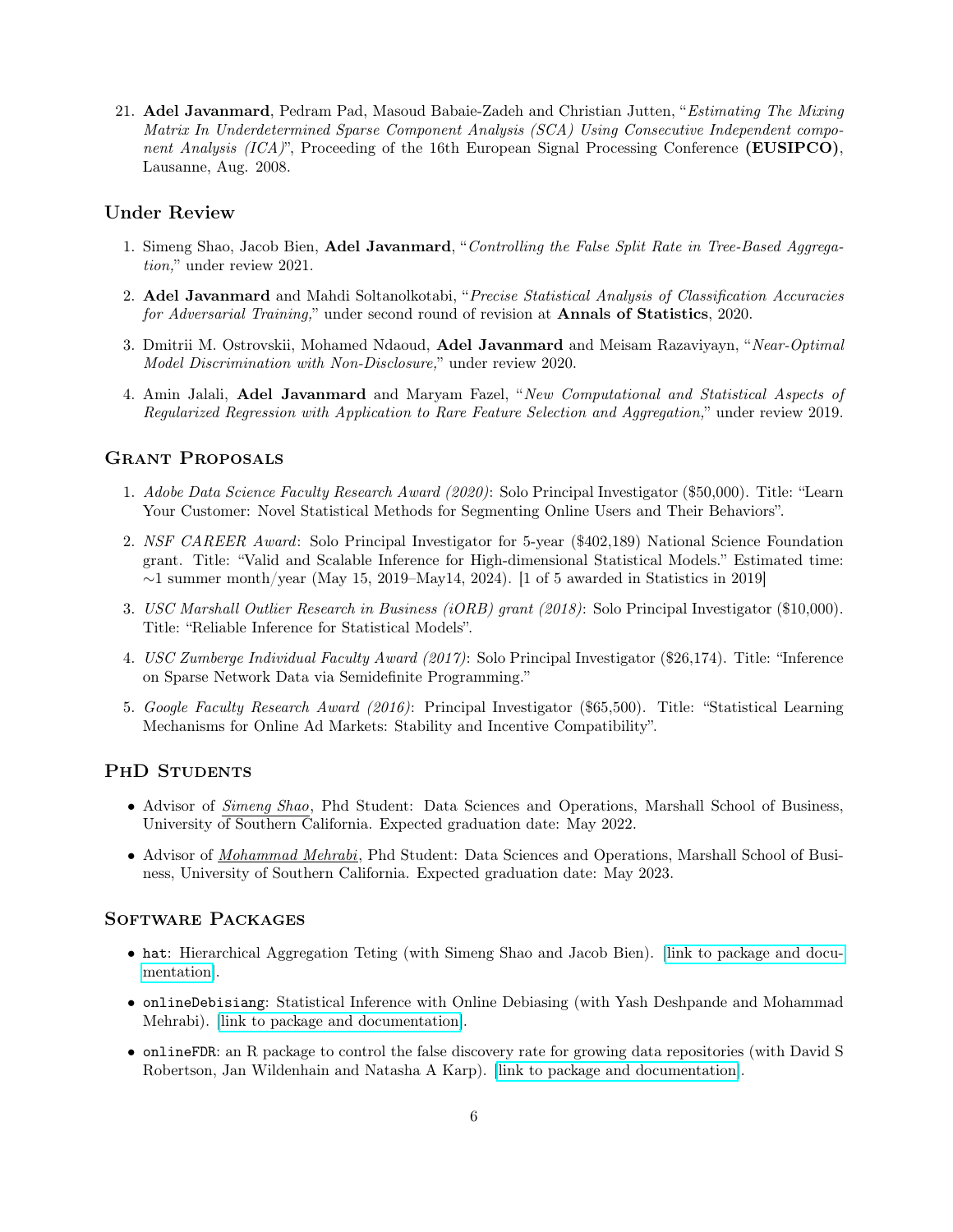- GAP: General probabilistic models of spatial genetic ancestry with applications to stratification correction in genome-wide association studies (with Anand Bhaskar, Thomas Courtade and David Tse). [\[link to](https://github.com/anand-bhaskar/gap) [package and documentation\]](https://github.com/anand-bhaskar/gap).
- SDPclustering: Graph clustering and community detection via Semidefinite Programming (with Andrea Montanari and Federico Ricci-Tersenghi). [\[link to package and documentation\]](http://web.stanford.edu/~montanar/SDPgraph/).
- sslasso: Confidence Intervals and Hypothesis Testing for High- Dimensional Regression (with Hamid Javadi, Andrea Montanari and Sven Schmit). [\[link to package and documentation\]](https://web.stanford.edu/~montanar/sslasso/).

# **PRESENTATIONS**

#### Statistical Inference for High-Dimensional Models

56. IMS Tweedie Invited Lecture, Bernoulli-IMS One World Symposium, August 2020

#### Precise Tradeoffs in Adversarial Training for Linear Regression

- 55. Invited talk at UIUC Statistics Seminar, March 2021
- 54. Invited talk at Yale University, Department of Statistics and Data Science, Dec 2020.
- 53. Invited talk at CMU Statistics and Data Science Seminar, October 2020
- 52. Thirty-third Annual Conference on Learning Theory, July 2020

#### Online Debiasing for Adaptively Collected High-dimensional Data

51. Invited talk at Simons Institute for the Theory of Computing (Reunion workshop of Foundations of Data Science Program), December 2019

#### Analysis of a two-layer neural networks via displacement convexity

- 50. Invited talk at Institute for Outlier Research (iORB) mini-conference, USC Marshall, December 2019
- 49. Invited talk at INFORMS Annual Meeting, Seattle, Washington, October 2019
- 48. Invited talk at International Conference on Continuous Optimization (ICCOPT), Berlin, August 2019
- 47. Invited talk at American Mathematical Society (AMS) Meeting, Honolulu, Hawaii, March 2019
- 46. Invited talk at Wilks Seminar, Princeton University, March 2019
- 45. Invited talk at workshop of Rough Landscapes: From Physics to Algorithms, Kavli Institute for Theoretical Physics, January 2019

#### A Flexible Framework for Hypothesis Testing in High-Dimensions

- 44. Invited talk at Simons Institute for the Theory of Computing (Foundations of Data Science Program), November 2018
- 43. Invited talk at Information Theory and Applications Workshop (ITA), February 2018
- 42. Invited talk at Conference on Information Sciences and Systems (CISS), Princeton, March 2018

#### Dynamic Incentive-Aware Learning: Robust Pricing in Contextual Auctions

- 41. Invited talk at ISE seminar, University of Southern California, October 2020
- 40. Invited talk at IEOR/DRO seminar, Columbia University, October 2020
- 39. Invited talk at INFORMS Annual Meeting, Seattle, Washington, October 2019
- 38. Invited talk at Simons Institute for the Theory of Computing (Foundations of Data Science Program), September 2018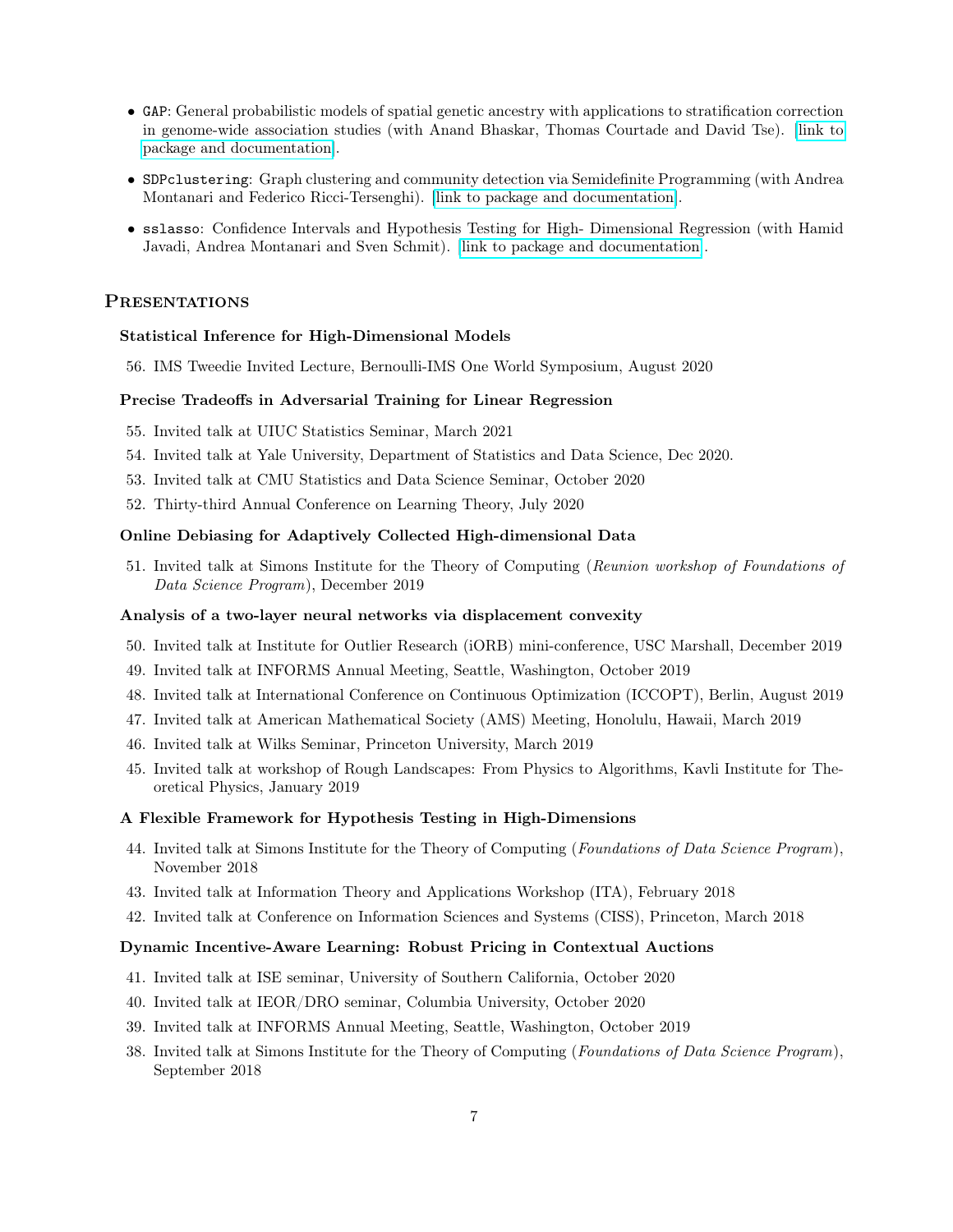- 37. Invited talk at Google Research, New York, May 2018
- 36. Invited talk at MIT Stochastics and Statistics Seminar, May 2018

#### Dynamic Pricing in High-dimensions

- 35. Invited talk at Information Theory and Applications Workshop (ITA), February 2017
- 34. Invited talk at MIT Operation Research Seminar, March 2017
- 33. Invited talk at INFORMS Annual Meeting, Houston, TX, October 2017

#### Online Control of False Discovery Rate

- 32. Invited talk at the 10th International Conference on Multiple Comparison Procedures, June 2017
- 31. Invited talk at Probability and Statistics seminar, Math Department, University of Southern California, January 2017
- 30. Invited talk at INFORMS Annual Meeting, Nashville, TN, November 2016
- 29. Invited talk at Joint Statistical Meetings, Seattle, August 2015
- 28. Invited talk at Statistical Learning and Data Science Conference, University of North Carolina, Chapel Hill, June 2016

#### Phase Transitions in Semidefinite Programming

27. Invited talk at CommNetS Seminar, Electrical Engineering Department, University of Southern California, January 2016

#### Extracting Biomedical Relationships from Unstructured Documents

26. Invited talk at INFORMS Annual Meeting, Philadelphia, PA, November 2015

#### De-biasing the Lasso: Optimal Sample Size for Gaussian Designs

25. Invited talk at Symposium on Sparse Modeling and Its Applications, UCLA, Statistics department, October 2015

### Reasoning about Uncertainty in High-Dimensional Data Analysis

- 24. Invited talk at AIM workshop on Inference in High-Dimensional Regression, Palo Alto, January 2015
- 23. Invited talk at UC Berkeley, November 2014
- 22. Invited talk at Massachusetts Institute of Technology (MIT), March 2014
- 21. Invited talk at University of California, Los Angeles (UCLA), March 2014
- 20. Invited talk at Princeton University, February 2014
- 19. Invited talk at University of California, San Diego (UCSD), February 2014
- 18. Invited talk at University of Washington, February 2014
- 17. Invited talk at Microsoft Research, NYC, February 2014
- 16. Invited talk at Wharton School of the University of Pennsylvania, February 2014
- 15. Invited talk at Yale University, February 2014
- 14. Invited talk at University of Southern California (USC), January 2014
- 13. Invited talk at Microsoft Research, Silicon Valley, January 2014

#### Confidence Intervals and Hypothesis Testing for High-Dimensional Regression

12. Invited talk at University of Illinois (UIUC), November 2013